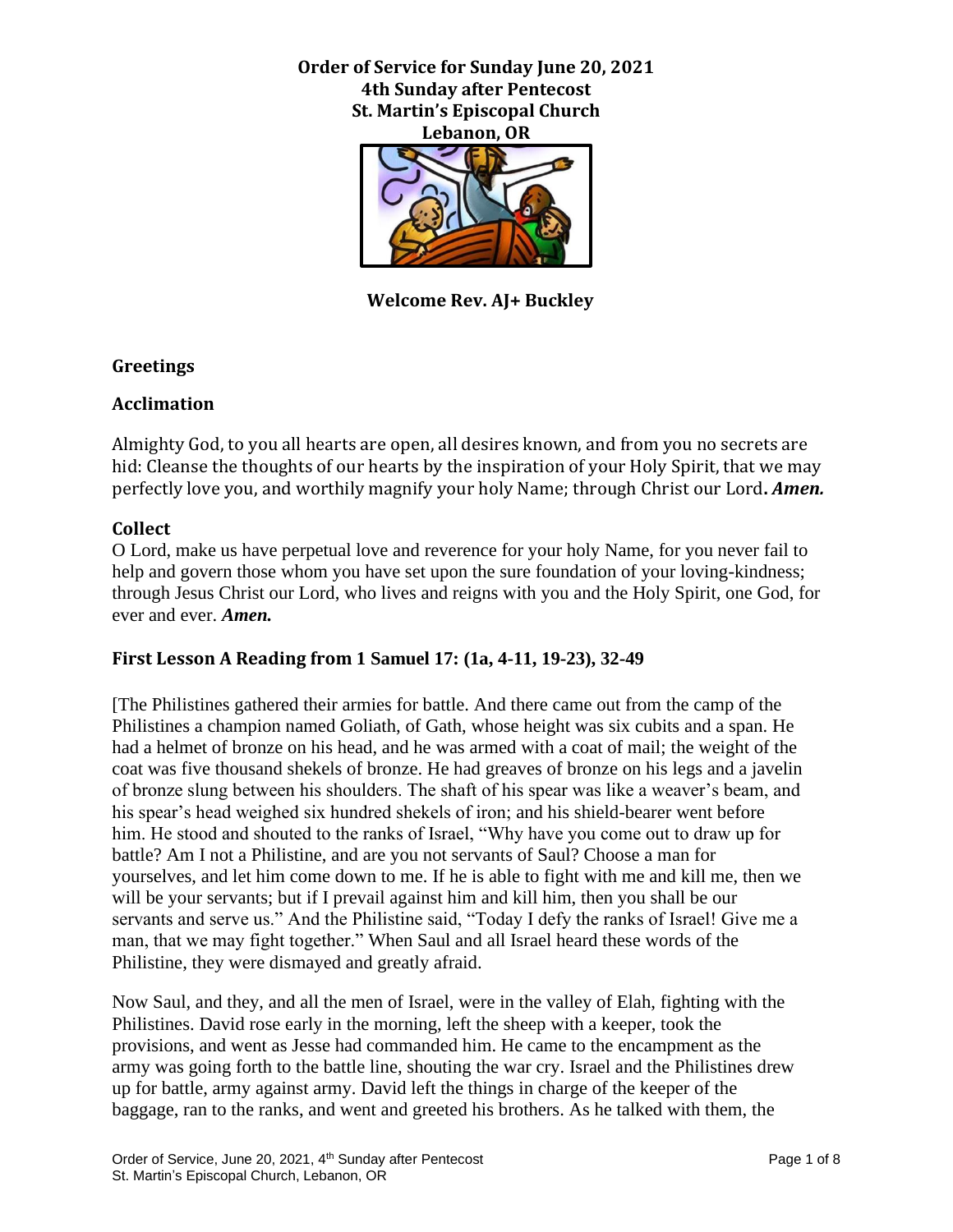champion, the Philistine of Gath, Goliath by name, came up out of the ranks of the Philistines, and spoke the same words as before. And David heard him.]

David said to Saul, "Let no one's heart fail because of him; your servant will go and fight with this Philistine." Saul said to David, "You are not able to go against this Philistine to fight with him; for you are just a boy, and he has been a warrior from his youth." But David said to Saul, "Your servant used to keep sheep for his father; and whenever a lion or a bear came, and took a lamb from the flock, I went after it and struck it down, rescuing the lamb from its mouth; and if it turned against me, I would catch it by the jaw, strike it down, and kill it. Your servant has killed both lions and bears; and this uncircumcised Philistine shall be like one of them, since he has defied the armies of the living God." David said, "The Lord, who saved me from the paw of the lion and from the paw of the bear, will save me from the hand of this Philistine." So Saul said to David, "Go, and may the Lord be with you!" Saul clothed David with his armor; he put a bronze helmet on his head and clothed him with a coat of mail. David strapped Saul's sword over the armor, and he tried in vain to walk, for he was not used to them. Then David said to Saul, "I cannot walk with these; for I am not used to them." So David removed them. Then he took his staff in his hand, and chose five smooth stones from the wadi, and put them in his shepherd's bag, in the pouch; his sling was in his hand, and he drew near to the Philistine.

The Philistine came on and drew near to David, with his shield-bearer in front of him. When the Philistine looked and saw David, he disdained him, for he was only a youth, ruddy and handsome in appearance. The Philistine said to David, "Am I a dog, that you come to me with sticks?" And the Philistine cursed David by his gods. The Philistine said to David, "Come to me, and I will give your flesh to the birds of the air and to the wild animals of the field." But David said to the Philistine, "You come to me with sword and spear and javelin; but I come to you in the name of the Lord of hosts, the God of the armies of Israel, whom you have defied. This very day the Lord will deliver you into my hand, and I will strike you down and cut off your head; and I will give the dead bodies of the Philistine army this very day to the birds of the air and to the wild animals of the earth, so that all the earth may know that there is a God in Israel, and that all this assembly may know that the Lord does not save by sword and spear; for the battle is the Lord's and he will give you into our hand."

When the Philistine drew nearer to meet David, David ran quickly toward the battle line to meet the Philistine. David put his hand in his bag, took out a stone, slung it, and struck the Philistine on his forehead; the stone sank into his forehead, and he fell face down on the ground.

- Hear what the Spirit is saying to God's people
- Thanks be to God

## **Psalm 9:9-20**

- 9 The Lord will be a refuge for the oppressed, \* a refuge in time of trouble.
- 10 Those who know your Name will put their trust in you, \* for you never forsake those who seek you, O Lord.
- 11 Sing praise to the Lord who dwells in Zion; \* proclaim to the peoples the things he has done.
- 12 The Avenger of blood will remember them; \* he will not forget the cry of the afflicted.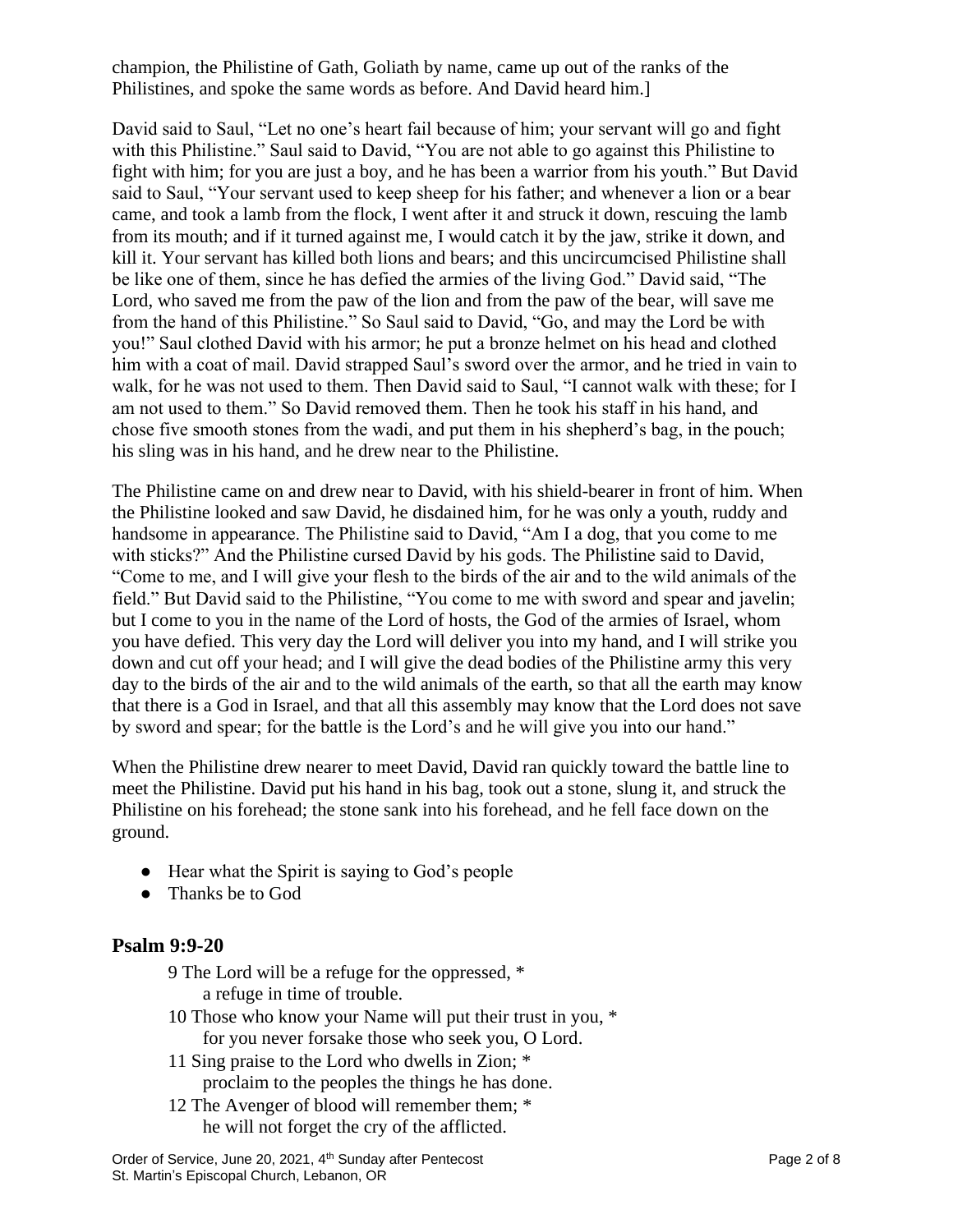- 13 Have pity on me, O Lord; \* see the misery I suffer from those who hate me, O you who lift me up from the gate of death;
- 14 So that I may tell of all your praises and rejoice in your salvation \* in the gates of the city of Zion.
- 15 The ungodly have fallen into the pit they dug, \* and in the snare they set is their own foot caught.
- 16 The Lord is known by his acts of justice; \* the wicked are trapped in the works of their own hands.
- 17 The wicked shall be given over to the grave, \* and also all the peoples that forget God.
- 18 For the needy shall not always be forgotten, \* and the hope of the poor shall not perish for ever.
- 19 Rise up, O Lord, let not the ungodly have the upper hand; \* let them be judged before you.
- 20 Put fear upon them, O Lord; \*
	- let the ungodly know they are but mortal.

## **Second Lesson A Reading from Paul's Second Letter to the Corinthians 6:1-13**

As we work together with Christ, we urge you also not to accept the grace of God in vain. For he says,

"At an acceptable time, I have listened to you,

and on a day of salvation, I have helped you."

See, now is the acceptable time; see, now is the day of salvation! We are putting no obstacle in anyone's way, so that no fault may be found with our ministry, but as servants of God we have commended ourselves in every way: through great endurance, in afflictions, hardships, calamities, beatings, imprisonments, riots, labors, sleepless nights, hunger; by purity, knowledge, patience, kindness, holiness of spirit, genuine love, truthful speech, and the power of God; with the weapons of righteousness for the right hand and for the left; in honor and dishonor, in ill repute and good repute. We are treated as impostors, and yet are true; as unknown, and yet are well known; as dying, and see-- we are alive; as punished, and yet not killed; as sorrowful, yet always rejoicing; as poor, yet making many rich; as having nothing, and yet possessing everything.

We have spoken frankly to you Corinthians; our heart is wide open to you. There is no restriction in our affections, but only in yours. In return-- I speak as to children-- open wide your hearts also.

- Hear what the Spirit is saying to God's People
- Thanks be to God

## **The Holy Gospel of our Lord Jesus Christ, According to Mark 4:35-41**

*Glory to you Lord Christ*

When evening had come, Jesus said to his disciples, "Let us go across to the other side." And leaving the crowd behind, they took him with them in the boat, just as he was. Other boats were with him. A great windstorm arose, and the waves beat into the boat, so that the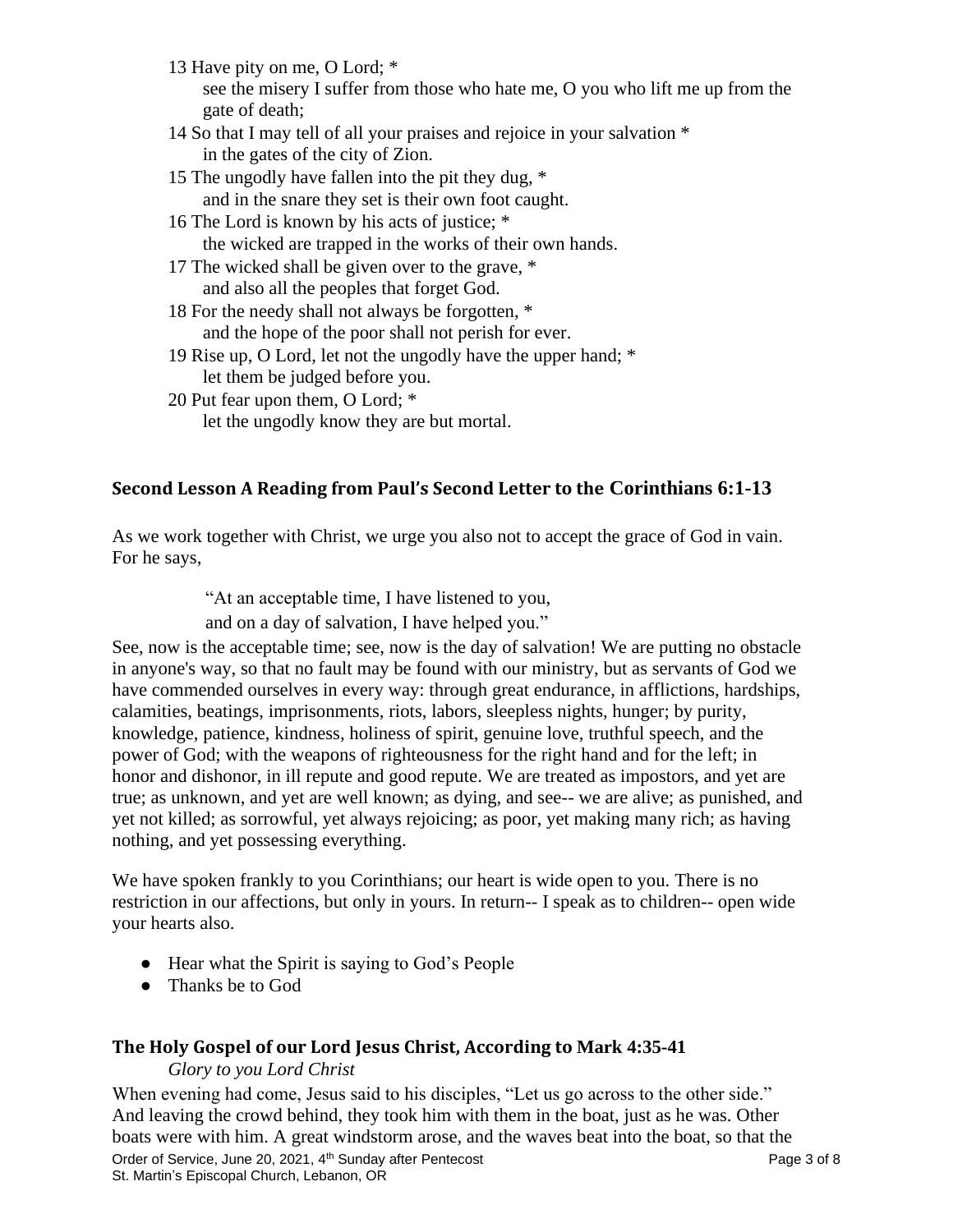boat was already being swamped. But he was in the stern, asleep on the cushion; and they woke him up and said to him, "Teacher, do you not care that we are perishing?" He woke up and rebuked the wind, and said to the sea, "Peace! Be still!" Then the wind ceased, and there was a dead calm. He said to them, "Why are you afraid? Have you still no faith?" And they were filled with great awe and said to one another, "Who then is this, that even the wind and the sea obey him?"

- This is the gospel of the Lord,
- Praise to you, Lord Christ

**Sermon** "Do something" **Rev. AJ Buckley+** *"For the needy shall not always be forgotten, \* and the hope of the poor shall not perish for ever." Psalm 9:18*

*"Teacher, do you not care that we are perishing?" Mark 4:35-41*

At a youth retreat, one of the leaders remarked that the shortest prayer we say is "Oh My God." It can be a cry of lament. It can be a cry of exasperation. It can be a trembling of fear. In those three words, we essentially saying to God, please DO SOMETHING. The situations described in today's readings are dire.

If David doesn't win against Goliath, his whole people will be enslaved. In the Psalm, the ungodly are winning, and causing misery to the psalmist. In the Epistle, Paul talks of enduring through beating, imprisonments, riots, labors, etc. In the Gospel, the ship is being swamped by water in a storm and sinking. These are life and death situations. Everything is on the line.

I have worked many different jobs in my life, but one I'll never forget was dog sitting. On one occasion, I was dog sitting four pugs! It was the fourth of July weekend and the family was having a big reunion. This was in Reno, NV, and it was HOT and dry. Two of the pugs were much older and getting on in years.

So, there I was, watching these lovely dogs, when I noticed that one of them was really breathing hard and loud. And, I figured out he must be overheating, so I took him to the basement and tried to cool him off, but it didn't work. Then I made the mistake of going online and looking up what to do (which really only ever creates more panic).

I started bargaining with God, and had my very own DO SOMETHING moment with God. The situation was dire. This was a life and death situation. I had to get this dog cooled down.

Thankfully, he was small enough to fit into the sink, and I ran cool water over him until he eventually cooled down. (and he was okay and lived several more years happily).

That's something we as humans now seem to have in common with our ancestors. Our hope rests in God, especially when the situation is dire.

It's no wonder the disciples cry out "Do you even care that we are perishing?" As Jesus peacefully somehow straight up sleeps through this tumultuous storm. It's understandable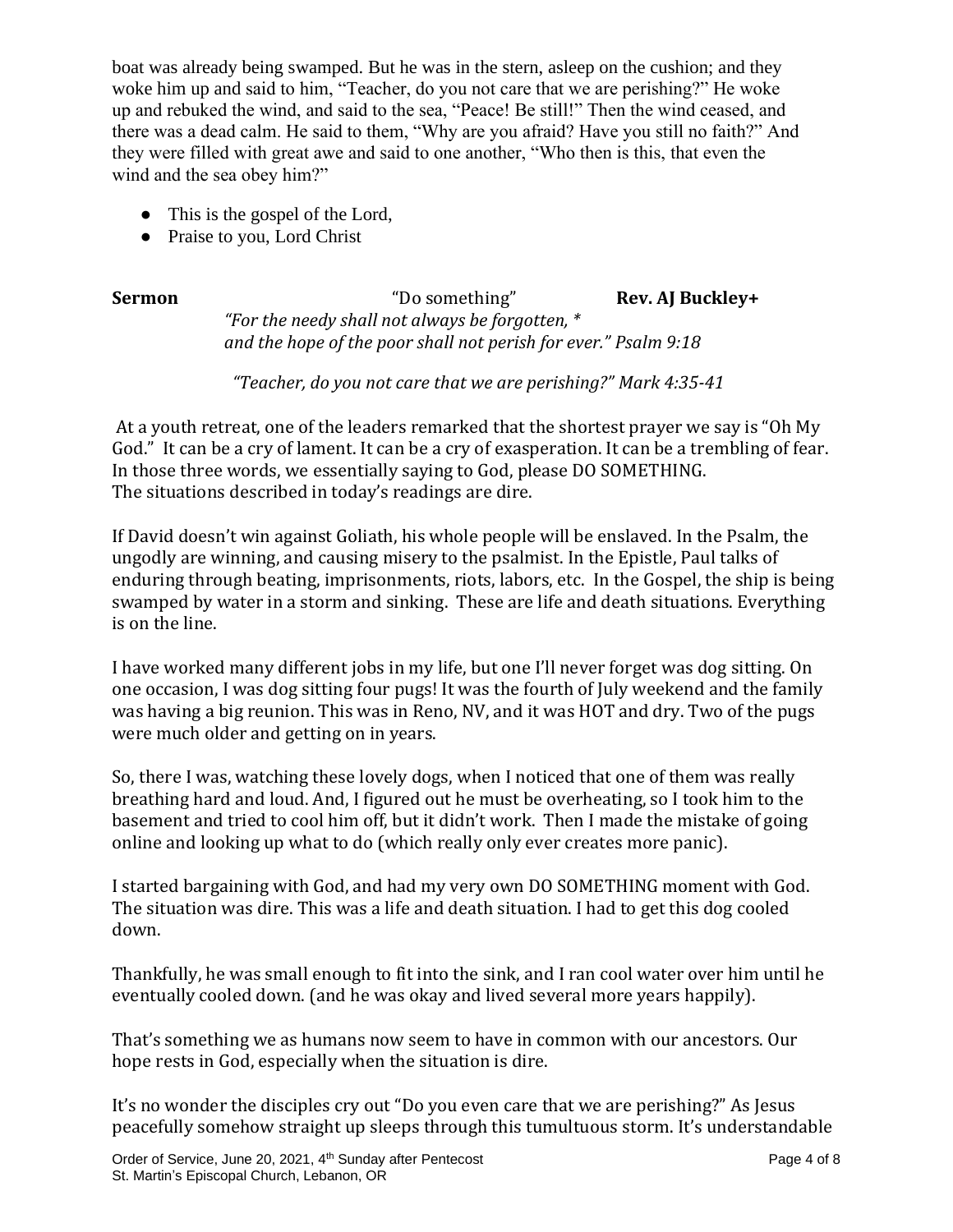to cry out "do you even care?" when things are looking bad. We believe in a God who is present and available to us, not far off in some cloud without a care for humanity. This is a God who wasn't satisfied until not only did God become incarnate in Jesus, but present in each of us through the Holy Spirit. So how do we reconcile a God who loves like this and the tragedies in this world? There have been 247 mass shootings in HALF a year (through May 31st of 2021) in, what, like 150 some odd days?!?!

The truth is, sometimes God's ways are hidden to us. It's not that God is hiding from us. It's that we struggle to believe like the disciples did. That is not to say if only you had more faith then x or y tragedy would not have happened. I don't think our wellness is predicated on how hard we pray or what faith we have. Like last week, we see that even the faith of a mustard seed can grow to house the birds of the air, and all sorts of life in its branches. We saw that even though the seeds were scattered willy-nilly that things grew.

What I love most about the psalms is their willingness to be mad at God. It's always something that's helped me persevere through difficult times was to yell, cry, lament with God, at God, for God. God's love is not predicated on behaving a certain way. There are no behavioral prerequisites to God's love. It's a given.

Your faith may be shallow and tenuous at times.

You may be hanging on by a thread.

In those times, keep talking with God,

Especially when it feels hollow and like it's bouncing off the ceiling.

That is okay.

You are not alone.

Keep asking those questions of God like the disciples:

Do You not care?!

And when you're scared and uncertain simply shout "DO SOMETHING."

As Paul pleads in the passage today, "open wide your hearts."

Open wide your hearts and let the anger rise up at the injustices of the world.

Open wide your hearts and let the sadness well up at the injustices of the world.

Open wide your hearts and let the joy bubble up at the goodness of the world.

Open wide your hearts and let despair and hopelessness rise up at the injustices of the world.

Open wide your hearts, and you will truly live. *Amen.*

# **Prayers of the People Form IV**

Let us pray for the Church and for the world. Grant, Almighty God, that all who confess your Name may be united in your truth, live together in your love, and reveal your glory in the world.

- Lord, in your mercy
- *Hear our prayer.*

Guide the people of this land, and of all the nations, in the ways of justice and peace; that we may honor one another, respect the dignity of all people, and serve the common good.

- Lord, in your mercy
- *Hear our prayer.*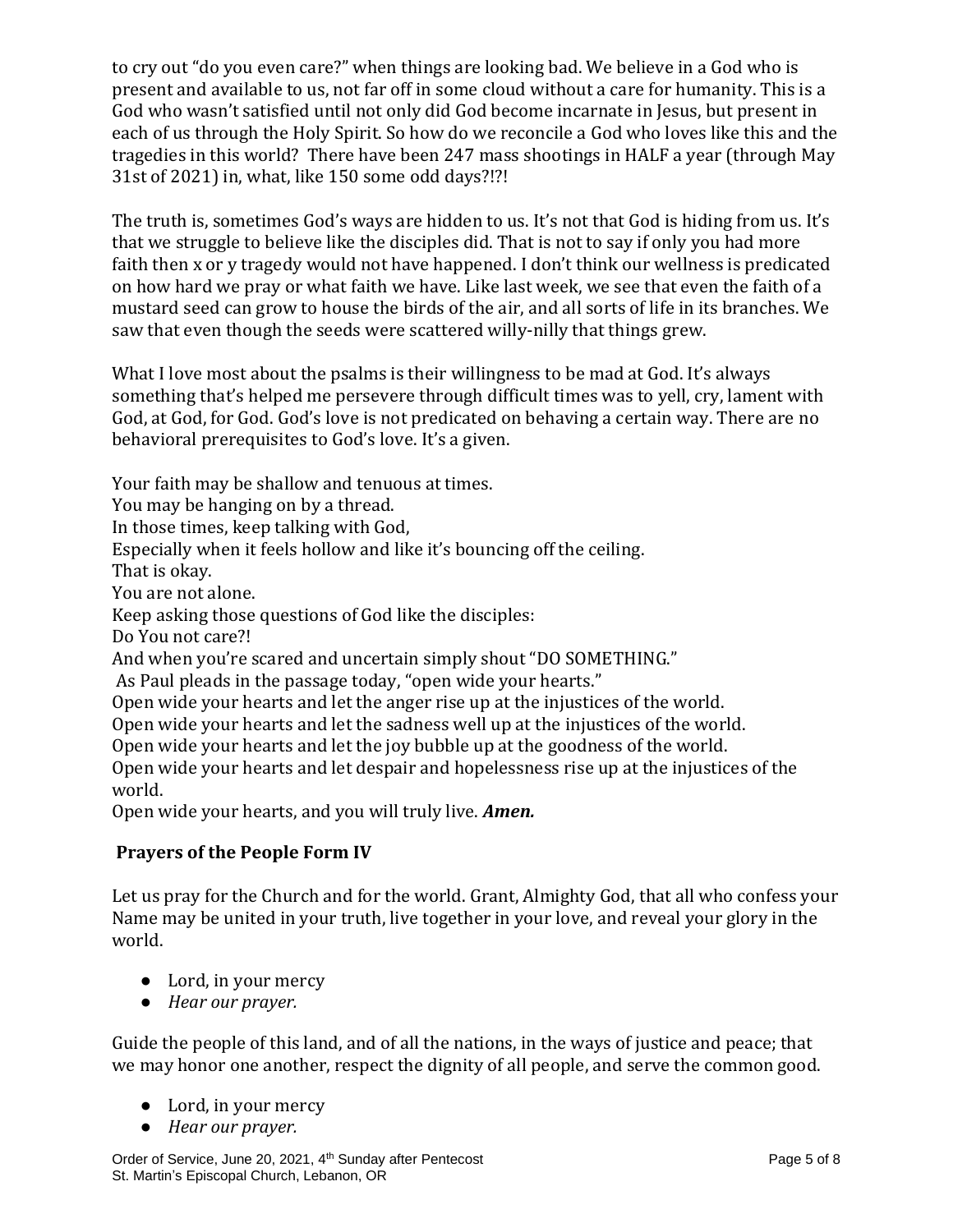Give us all a reverence for the earth as your own creation, that we may use its resources rightly in the service of others and to your honor and glory.

- Lord, in your mercy
- *Hear our prayer.*

Bless all whose lives are closely linked with ours, and grant that we may serve Christ in them, and love one another as he loves us.

- Lord, in your mercy
- *Hear our prayer.*

Comfort and heal all those who suffer in body, mind, or spirit; give them courage and hope in their troubles, and bring them the joy of your salvation.

- Lord, in your mercy
- *Hear our prayer.*

We commend to your mercy all who have died, that your will for them may be fulfilled; and we pray that we may share with all your saints in your eternal kingdom.

- Lord, in your mercy
- *Hear our prayer.*

Father, Bless us as we strive to find our way to true racial reconciliation. Open our eyes to all that goes on around us that contributes to racial injustice. Grant us the knowledge to understand all that we do, both personally and as a society, which prevents us from recognizing and defending the dignity of all or our brothers and sisters, and especially at this time, our brothers and sisters of color who are now feeling so much pain. Grant us the grace to reflect on our own actions and inactions that contribute to this pain. And grant us the strength to take action to alleviate this pain and to end racial injustice in all its forms. In your name we pray.

- Lord, in your mercy
- *Hear our prayer.*

O Lord our God, accept the fervent prayers of your people; in the multitude of your mercies, look with compassion upon us and all who turn to you for help; for you are gracious, O lover of souls, and to you we give glory, Father, Son, and Holy Spirit, now and for ever. *Amen.*

## **The Nicene Creed**

We believe in one God, the Father, the Almighty, maker of heaven and earth, of all that is, seen and unseen.

We believe in one Lord, Jesus Christ, the only Son of God, eternally begotten of the Father,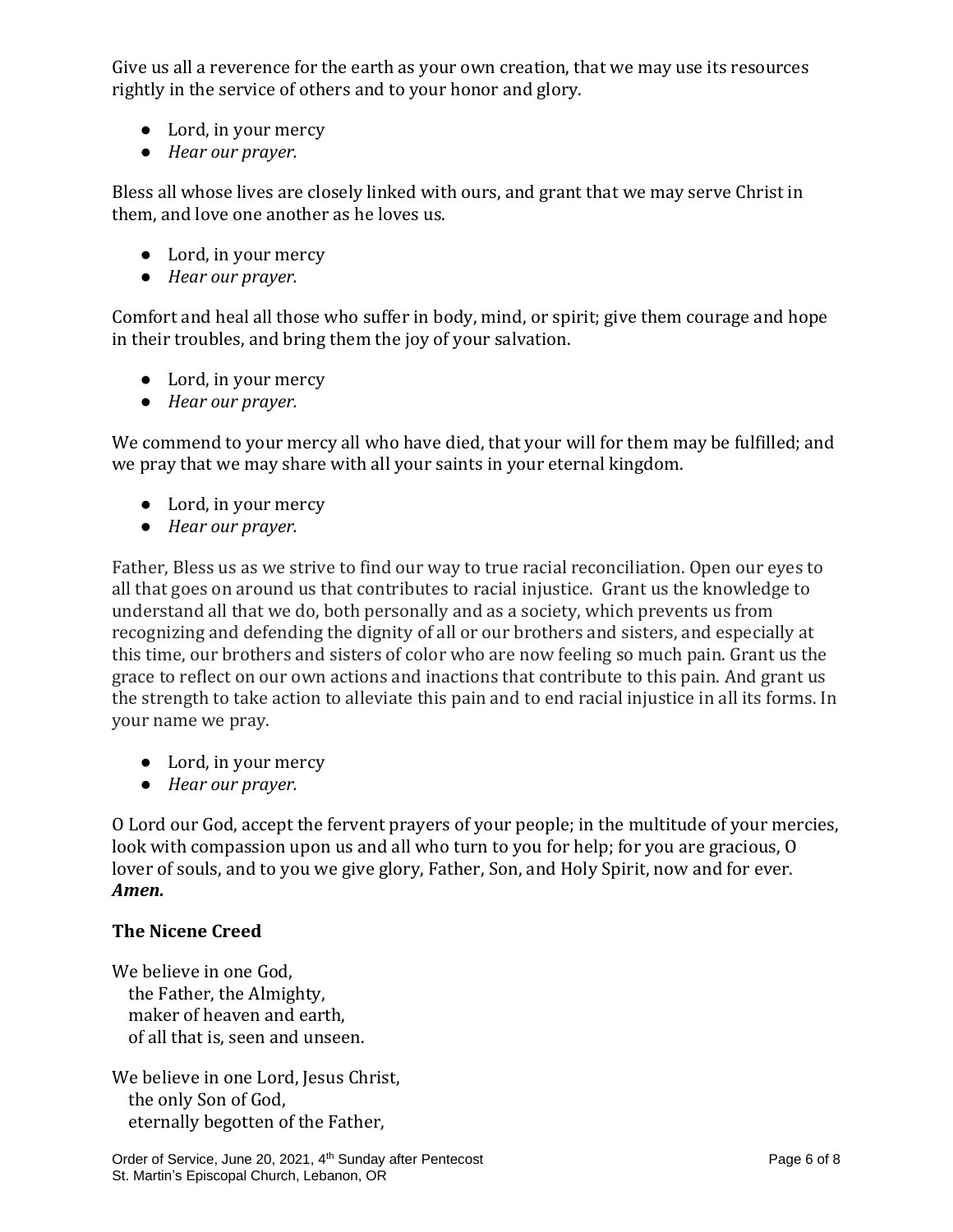God from God, Light from Light, true God from true God, begotten, not made, of one Being with the Father. Through him all things were made. For us and for our salvation he came down from heaven: by the power of the Holy Spirit he became incarnate from the Virgin Mary, and was made man. For our sake he was crucified under Pontius Pilate; he suffered death and was buried. On the third day he rose again in accordance with the Scriptures; he ascended into heaven and is seated at the right hand of the Father. He will come again in glory to judge the living and the dead, and his kingdom will have no end. We believe in the Holy Spirit, the Lord, the giver of life, who proceeds from the Father and the Son. With the Father and the Son he is worshiped and glorified. He has spoken through the Prophets. We believe in one holy catholic and apostolic Church. We acknowledge one baptism for the forgiveness of sins. We look for the resurrection of the dead.

and the life of the world to come. *Amen.*

## **Let us confess our sins against God and our neighbors.**

Most merciful God, we confess that we have sinned against you in thought, word, and deed, by what we have done, and by what we have left undone. We have not loved you with our whole heart; we have not loved our neighbors as ourselves. We are truly sorry and we humbly repent. Forgive us, Lord. Release us from the deceptive corruption that is in our hearts and in the patterns that we continue to pass along from generation to generation. In your compassion transform us that we might desire the flourishing of all people in the fullness of your grace. In this worship and when we leave this place, we pray for more than conviction. We pray, O Lord, for change. Change the easy peace we make with ourselves into discontent because of the oppression of others. Change our tendency to defend ourselves into the freedom that comes from being forgiven and empowered through your love. Change our need for disguises, excuses, and images into the ability to be honest with ourselves and open with one another. Change our inclination to judge others into a desire to serve and uplift others. And most of all, Lord, change our routine worship and work into genuine encounter with you and our better selves so that our lives will be changed for the good of all. For the sake of your Son Jesus Christ, have mercy on us and forgive us; that we may delight in your will, and walk in your ways, to the glory of your Name. **Amen.**

## **Absolution:**

Take heart: God's Spirit empowers us to move from the ways of death to the ways of new life. Our sins are forgiven. Let us forgive one another and give ourselves to one another in